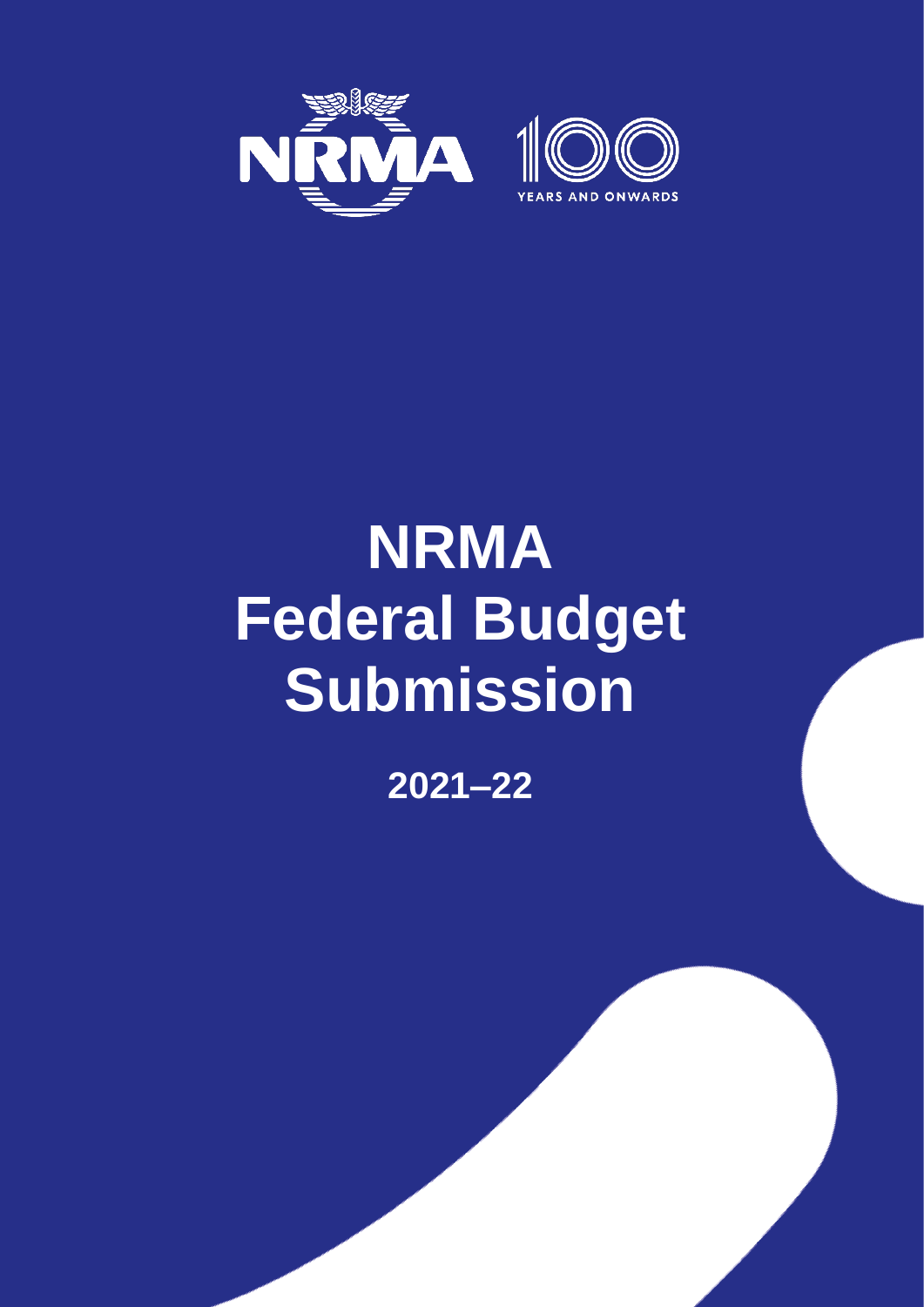# <span id="page-1-0"></span>**Table of Contents**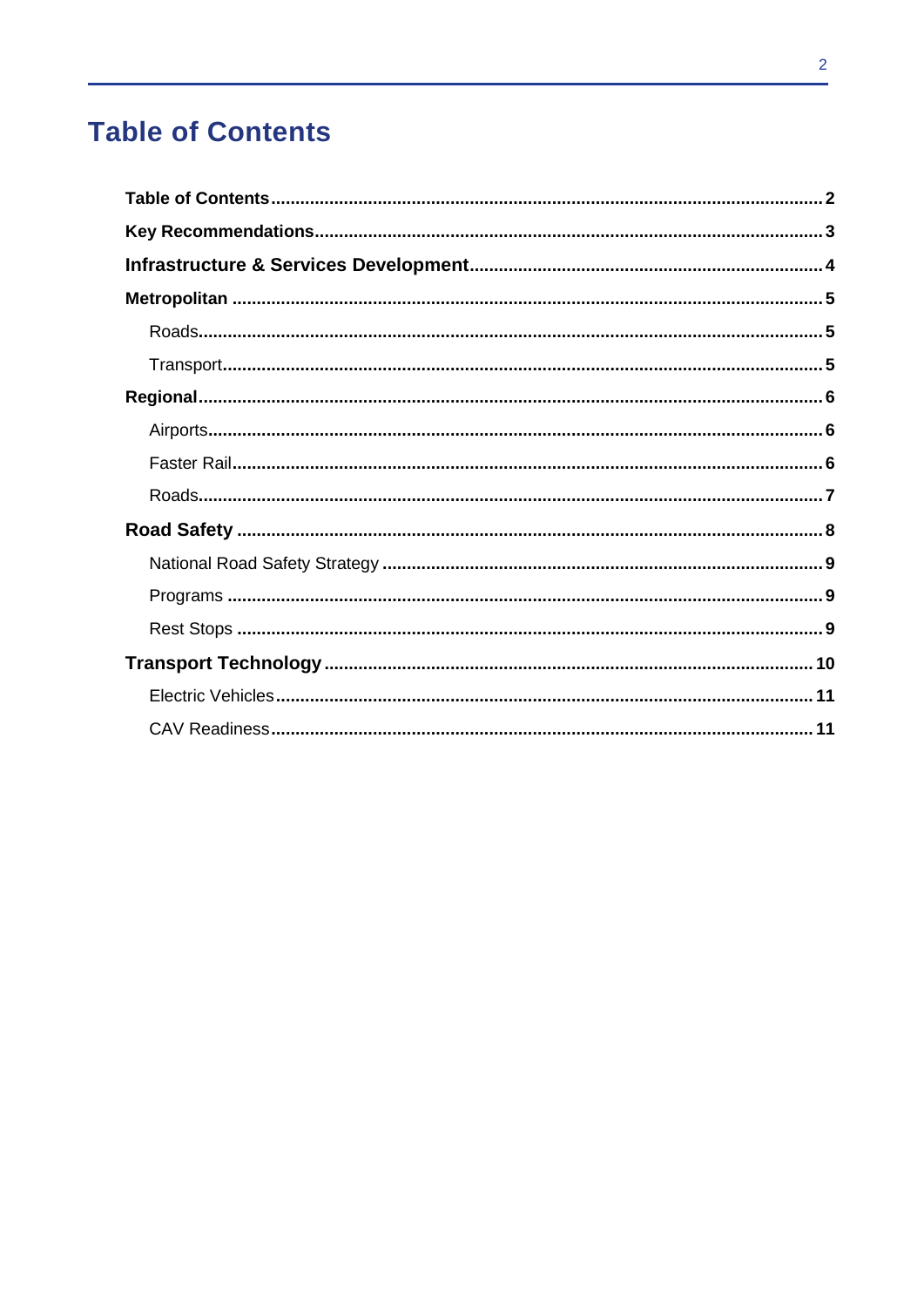# <span id="page-2-0"></span>**Key Recommendations**

### **Infrastructure & Services Development**

- **1. Commit funding to support metropolitan and regional road and transport priority projects as identified by the NRMA (pages 5 to 7).**
- **2. Commit funding to progress planning and delivery of faster rail between Sydney and Canberra, and explore additional faster rail connections to regional and gateway cities, including Newcastle, Gosford and Wollongong.**

# **Road Safety**

- **1. Through the Office of Road Safety, fund the development of a national road safety data hub and support a metric for measuring serious injuries.**
- **2. Provide additional funding for the National Black Spot Program and the Roads to Recovery Program over the forward estimates.**
- **3. Increase the number of driver rest stops and significantly improve the amenities offered.**

## **Transport Technology**

- **1. Provide additional funding to expand the number of electric vehicle fast charging stations along the national highway network.**
- **2. Establish a policy and associated fund to incentivise electric vehicle fleet purchases.**
- **3. In collaboration with industry and academia, trial 5G along a major highway to enable vehicle-to-vehicle and vehicle-to-communications testing in a real-world setting.**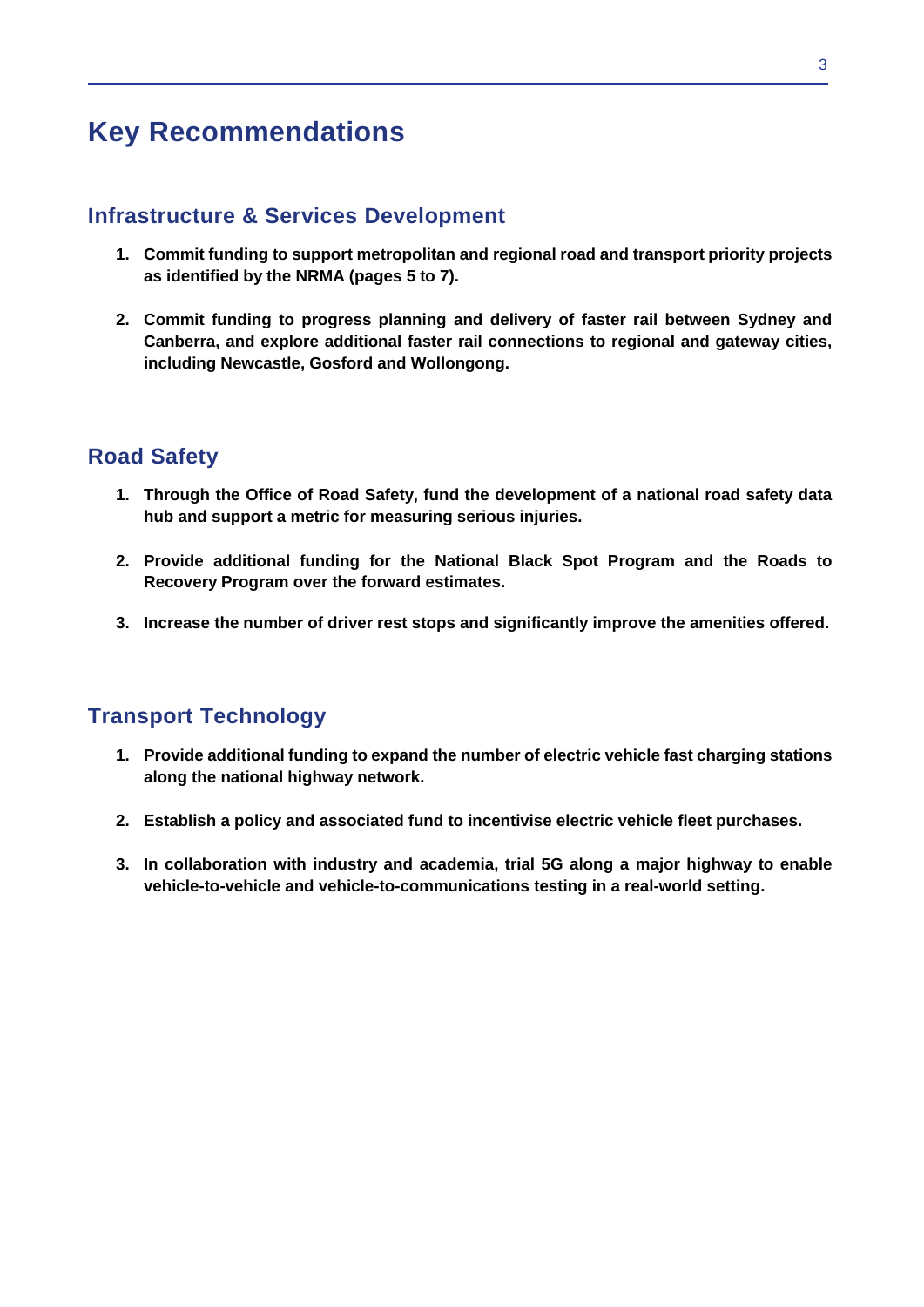# **Infrastructure & Services Development**

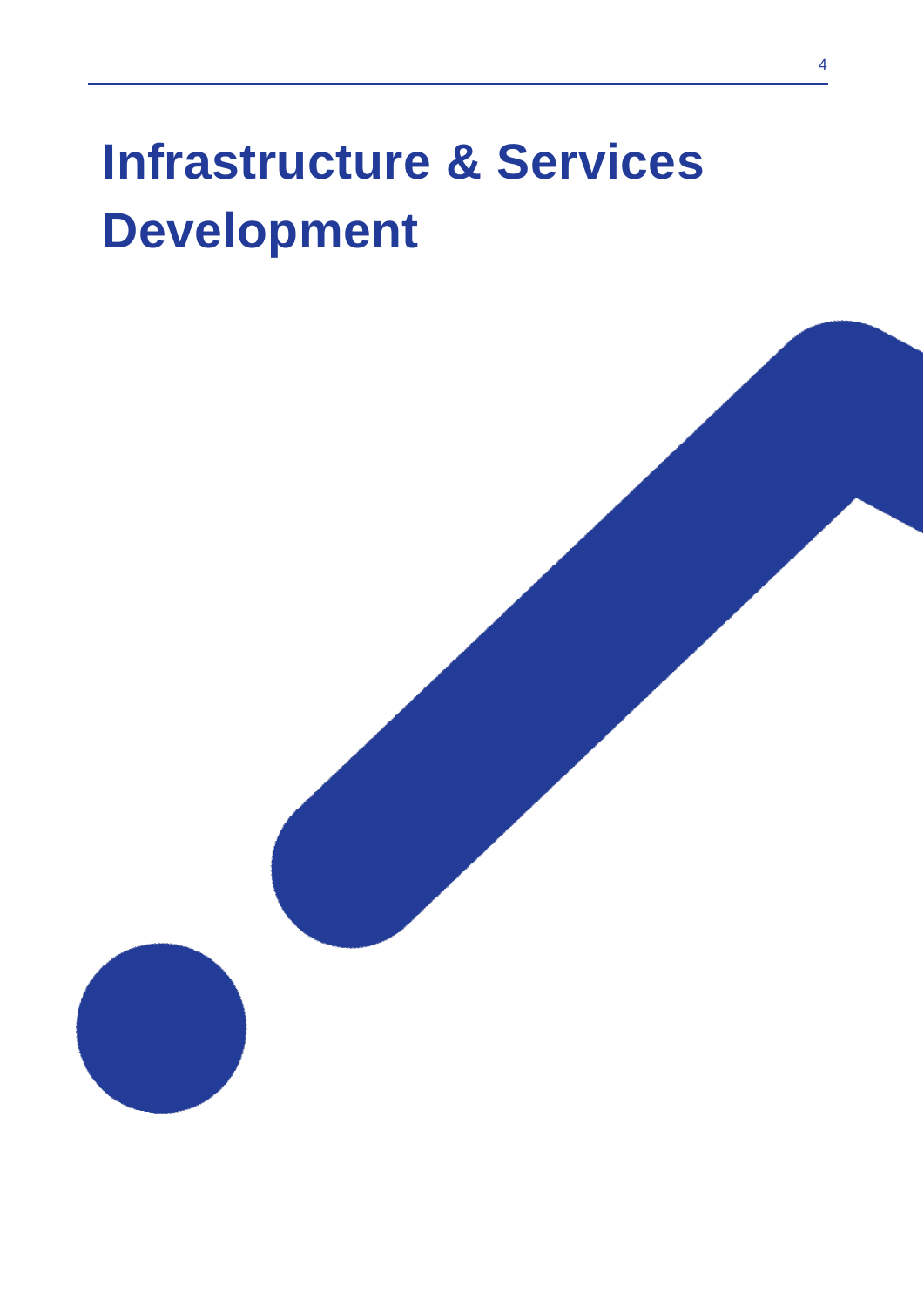# <span id="page-4-0"></span>**Metropolitan**

The provision of nationally significant transport and associated infrastructure and services is required to meet our increasing travel and freight needs in densely populated centres. The safe and efficient movement of people and goods throughout metropolitan areas underpins mobility, encouraging economic activity and improved liveability.

The following projects together will transform Sydney's motorway and transport networks and play a key role in combatting road congestion, which according to Infrastructure Australia's 2019 Audit, could cost Sydney more than \$15 billion per year by 2031.

In the case of Canberra Light Rail Stage 2, the project is expected to complement Stage 1 by providing residents and visitors with greater access to businesses, entertainment precincts, Australian National University and Commonwealth Park.

# <span id="page-4-1"></span>**Roads**

#### **The NRMA has identified priority road projects for metropolitan New South Wales:**

- A3/A6 works package to improve north-south corridor capacity between the Parramatta and Georges Rivers.
- M6 Motorway (partial funding for Stage 2 and 3 Kogarah to Loftus).
- Outer Sydney Orbital Road (M9) corridor preservation to enable future multi-modal use (motorway, freight rail line and passenger rail line).
- Western Harbour Tunnel and Beaches Link (partial funding) to advance the project beyond design and planning.

## <span id="page-4-2"></span>**Transport**

#### **The NRMA has identified priority transport projects for metropolitan New South Wales and the Australian Capital Territory:**

- Canberra Light Rail Stage 2.
- Outer Sydney Orbital Rail (M9) corridor preservation to enable future multi-modal use (motorway, freight rail line and passenger rail line).
- Parramatta Light Rail Stage 2 (partial funding) to improve the project business case for the NSW Government.
- Sydney Metro West (partial funding) to advance the project beyond design and planning.
- Western Sydney Airport Rail (Metro) corridor preservation to enable future metro between Parramatta/Westmead and Western Sydney Airport.
- Western Sydney Freight Line corridor preservation and intermodal terminal connection.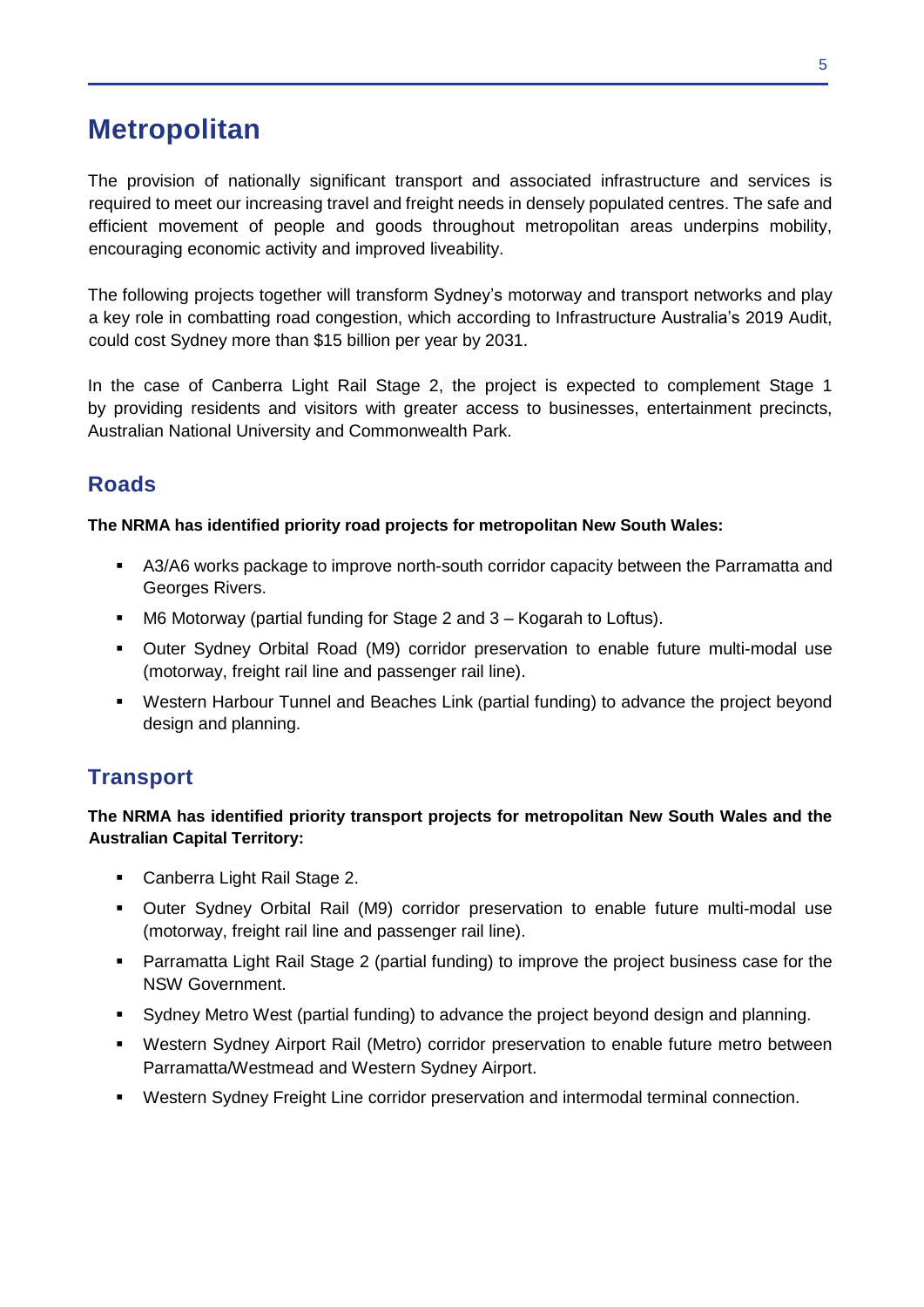# <span id="page-5-0"></span>**Regional**

Regional NSW produces around one-third of the state's gross product through agriculture, manufacturing, financial services, mining, energy, hospitality and tourism.

Despite being one of the most diverse economies in Australia, many regional NSW towns are facing declining populations, reduced visitation, and a lack of funding and investment for infrastructure and services development – all at a time when many areas battle bushfires, droughts and floods.

In the immediate term, these disasters will necessitate emergency services, drought relief and water security projects, including dams, bores and pipelines. Given associated damages, an audit is supported by the NRMA to identify and prioritise regional infrastructure and services renewal.

Beyond this period, the NRMA wants regional communities to flourish and supports the NSW Government's 20-Year Economic Vision for Regional NSW and associated funding through the Snowy Hydro Legacy Fund. In addition to this major initiative, the NRMA supports federal funding for the regions aimed at improving transport connectivity, road safety and tourism opportunities.

**The NRMA supports the following regional priority projects from corridor preservation through to funding and/or financing, planning and construction.**

## <span id="page-5-1"></span>**Airports**

The NRMA supports the Australian Government's Regional Aviation Policy Statement initiative, as well as funding for regional airport upgrade and enhancement programs.

Regional aviation acts as a major and critical support for regional transport, tourism, business, health and employment. A strong regional aviation policy – supported by communities, industry stakeholders and governments – will help ensure that regional aviation remains efficient, competitive and sustainable into the future.

Quality airports and airfields and associated infrastructure are needed over the long term to ensure social and economic development throughout the regions.

## <span id="page-5-2"></span>**Faster Rail**

The delivery of faster rail between major centres on the east coast will almost certainly be required to meet population growth projections and future travel demands.

In conjunction with other governments, corridor preservation, investigation and planning works for faster rail to support gateway cities, including Sydney, Canberra, Newcastle, Gosford and Wollongong, will support the potential provision of high capacity transport services between major residential and employment centres.

Faster Rail between the identified gateway cities complements the High Speed Rail Phase 2 Study, which suggests that optimal staging for east coast high speed rail commences with the delivery of Sydney–Canberra services.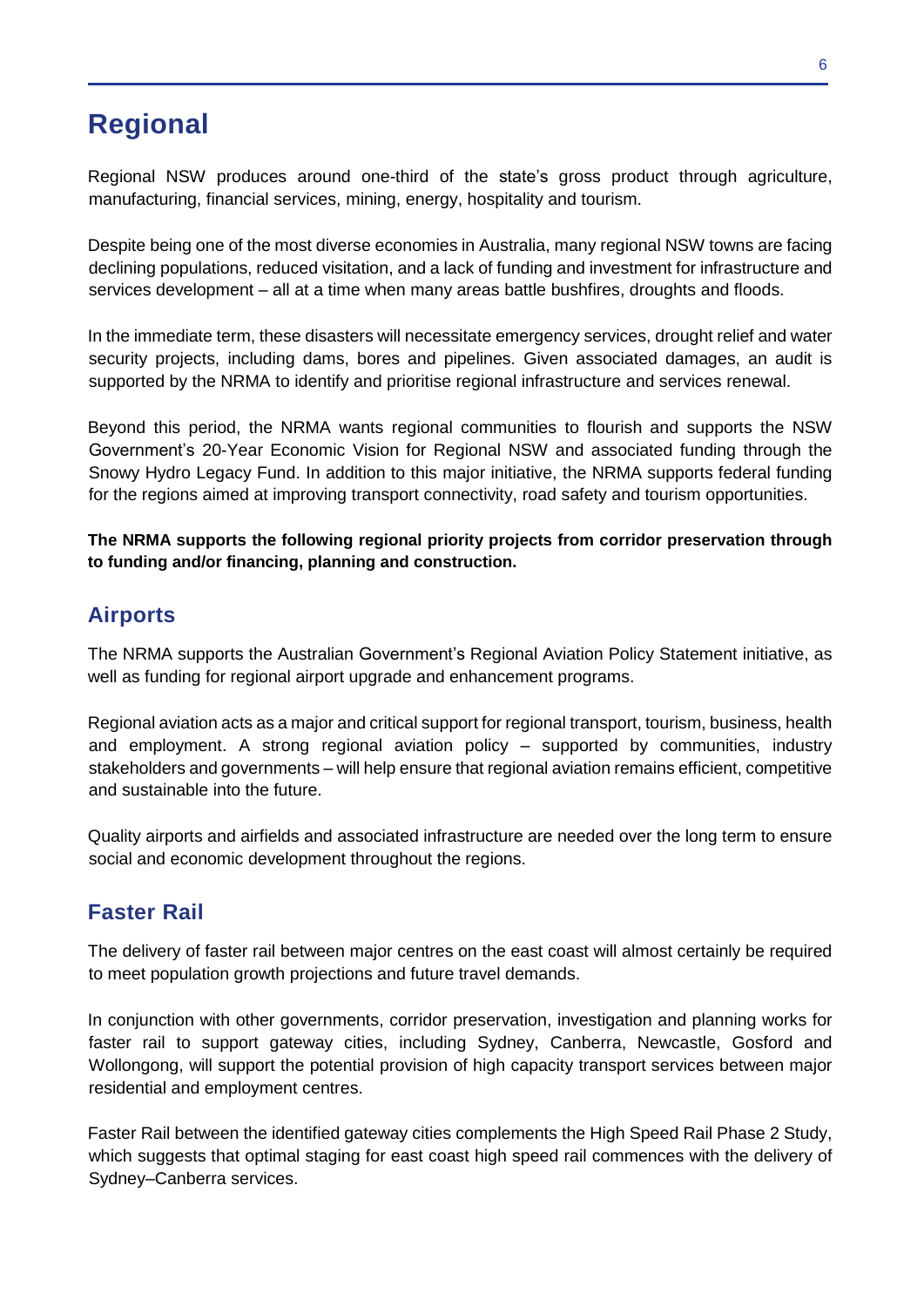# <span id="page-6-0"></span>**Roads**

#### **The NRMA has identified priority road projects for regional New South Wales:**

- Barton Highway Improvement Strategy (partial funding) to support duplication works and improve safety and efficiency.
- Kings Highway works package (partial funding) to further improve the east-west corridor between the ACT and the NSW South Coast.
- Mitchell Highway works package (partial funding) to improve safety and efficiency between Bathurst and Dubbo.
- New England Highway works package between Wingen and Branxton to support freight movements to the Port of Newcastle.
- Newell Highway works package to support safe and reliable HPV access and use.
- Pacific Highway upgrades (Coffs Harbour Bypass and extension to Raymond Terrace).
- **Picton Road upgrade (four-lane divided highway with provision to upgrade to six lanes).**
- **Princes Highway Upgrade Program (partial funding) to improve project business cases for** the NSW Government.

These significant road projects together will assist in transforming the safety and efficiency of major regional roads throughout NSW. While meaningful investments have been committed to these assets, particularly over the past decade, greater funding is required to futureproof these roads to support the safe and efficient movement of people and goods.

The NRMA supports these projects because faster, safer and more enjoyable travel between regional and metropolitan areas will be a key driver of future economic growth for the regions.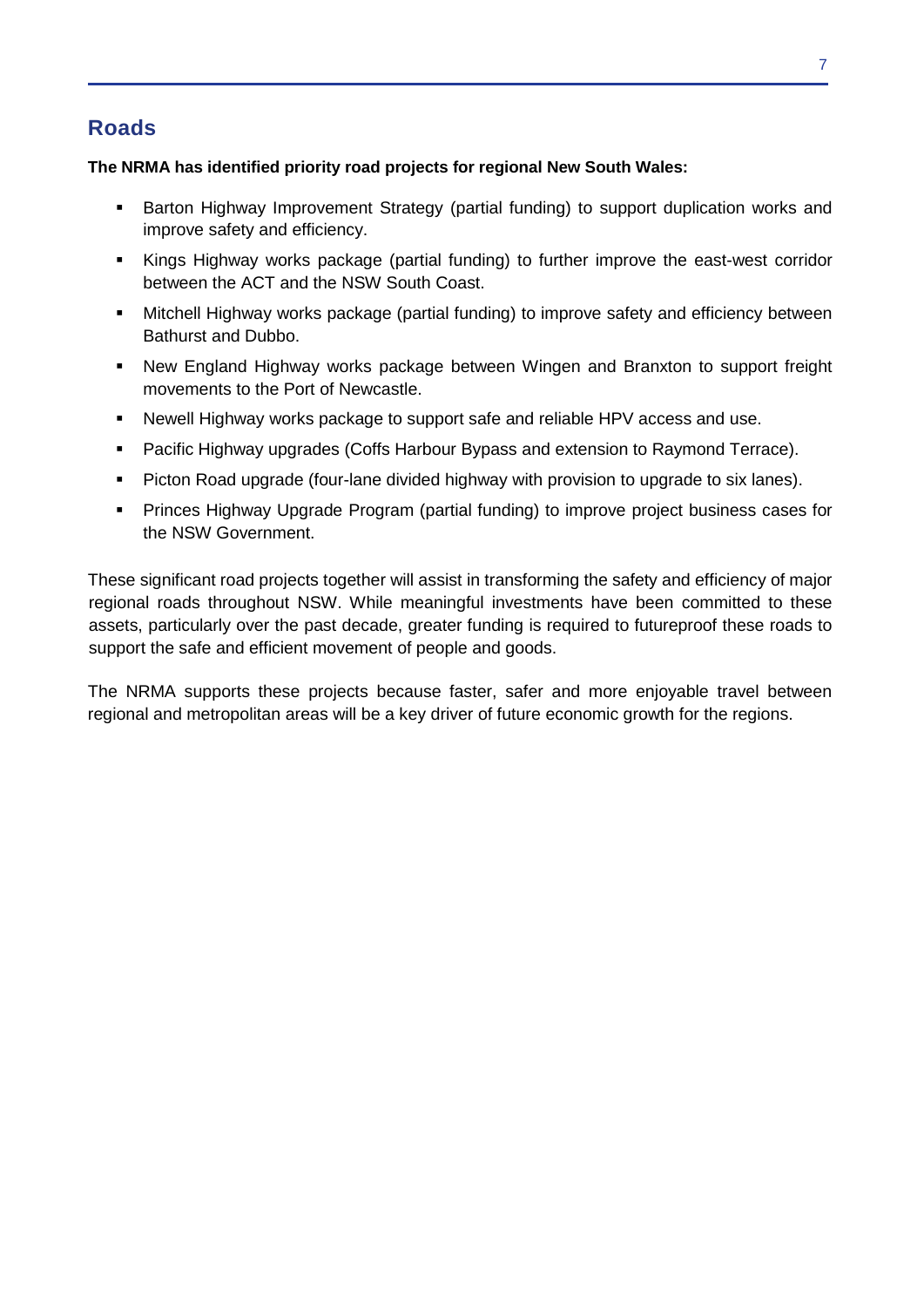

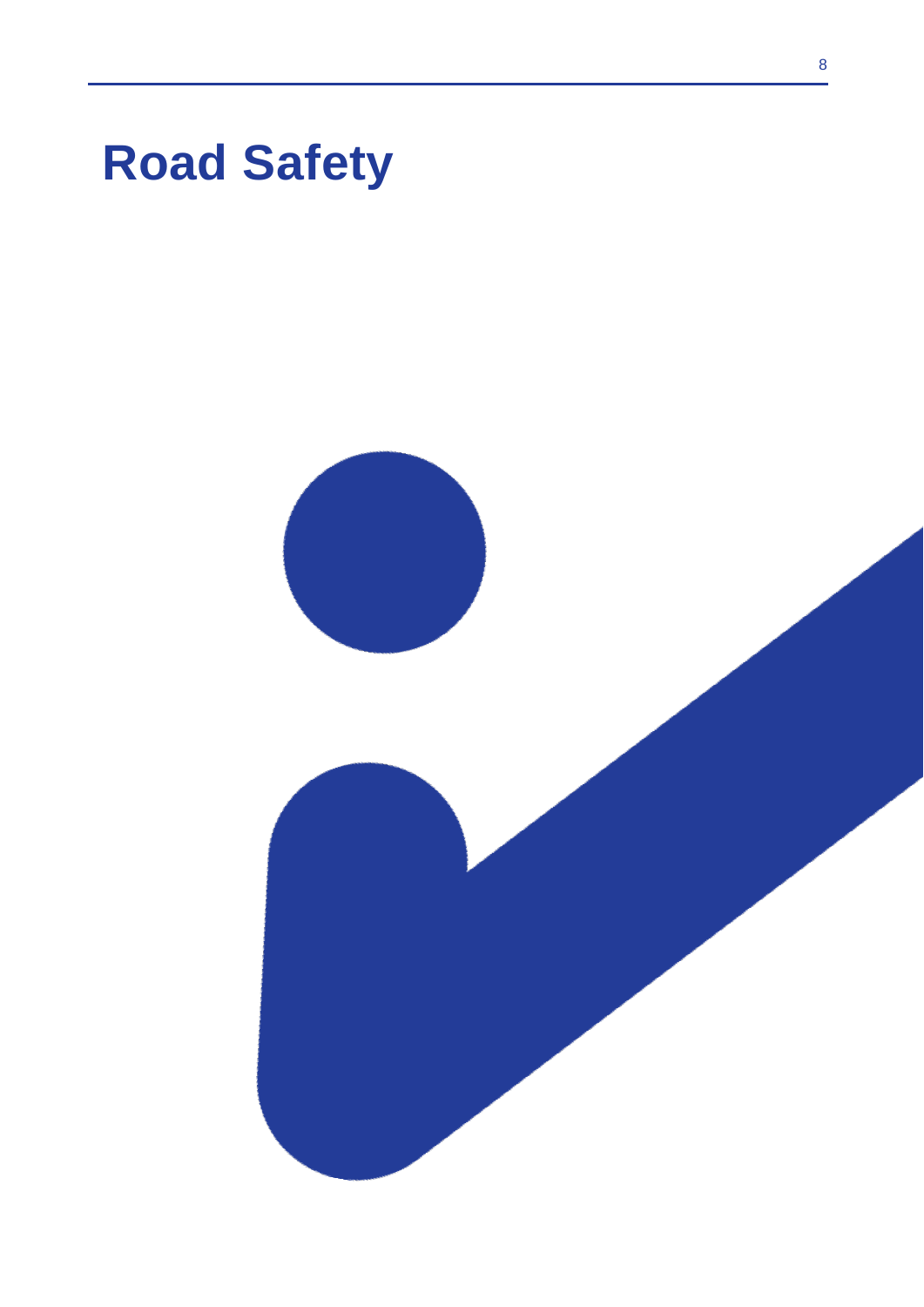## <span id="page-8-0"></span>**National Road Safety Strategy**

The NRMA strives for a future where the road toll is zero, and with the National Road Safety Strategy due for review and renewal, an opportunity exists to improve governance and safety outcomes.

Our past tells us a lot about our future – data is critical in order for industry and government to determine the main causes, locations and treatments to address trends in the road toll.

Significant work has begun in NSW to improve road trauma data, with TfNSW matching data from NSW Health, the State Insurance Regulatory Authority, iCare NSW and the NSW Police Force. This provides a more holistic picture of serious injuries on NSW roads. Despite this data improvement, however, 45 per cent of crashes in NSW remain unmatched, meaning we only have half the picture.

Australia needs a national system for measuring serious road crash injuries to appropriately inform infrastructure investment and road safety initiatives, and that is why **the NRMA supports the development of a national road safety data hub and metric for measuring serious injuries.** This initiative should be a key area of focus for the newly established Office of Road Safety.

Improved data and knowledge about crashes should also be a core focus of the renewed federal safety strategy as this information will enable a more holistic and strategic approach to road safety.

#### <span id="page-8-1"></span>**Programs**

The NRMA supports the Australian Government's increase in funding for the Roads of Strategic Importance Program to connect regional communities and businesses with domestic and international markets. While this is the underlying intention of the program, road and infrastructure upgrade works also support improved safety outcomes.

The National Black Spot Program and the Roads to Recovery Program are more specifically aimed at safety, and **the NRMA supports greater funding for these programs over the forward estimates.**

In NSW, more than \$1 billion was committed by the NSW Government in response to the NRMA's *Funding Local Roads* report. While this funding will help to improve the standard of roads across the state, more is needed to combat fatalities and serious injuries caused on regional NSW roads.

### <span id="page-8-2"></span>**Rest Stops**

Fatigue is one the three biggest killers on NSW roads, contributing to 19 per cent of crashes. The limited number of rest stops along our major highway corridors, particularly in regional and remote destinations, act as a barrier to encouraging driver revival and cause competition between caravans, RVs and heavy vehicles.

Many rest areas and truck stops lack important features, including showers, clean toilets, power, lighting, CCTV and Wi-Fi, making them uninviting places to stop. The amenity of these stops needs to be improved to aid discovery of our regions and encourage people to take a break from driving.

The location of these rest stops, the amenities offered, and even the ability to book spaces and receive real-time information through app-based technology could encourage greater usage.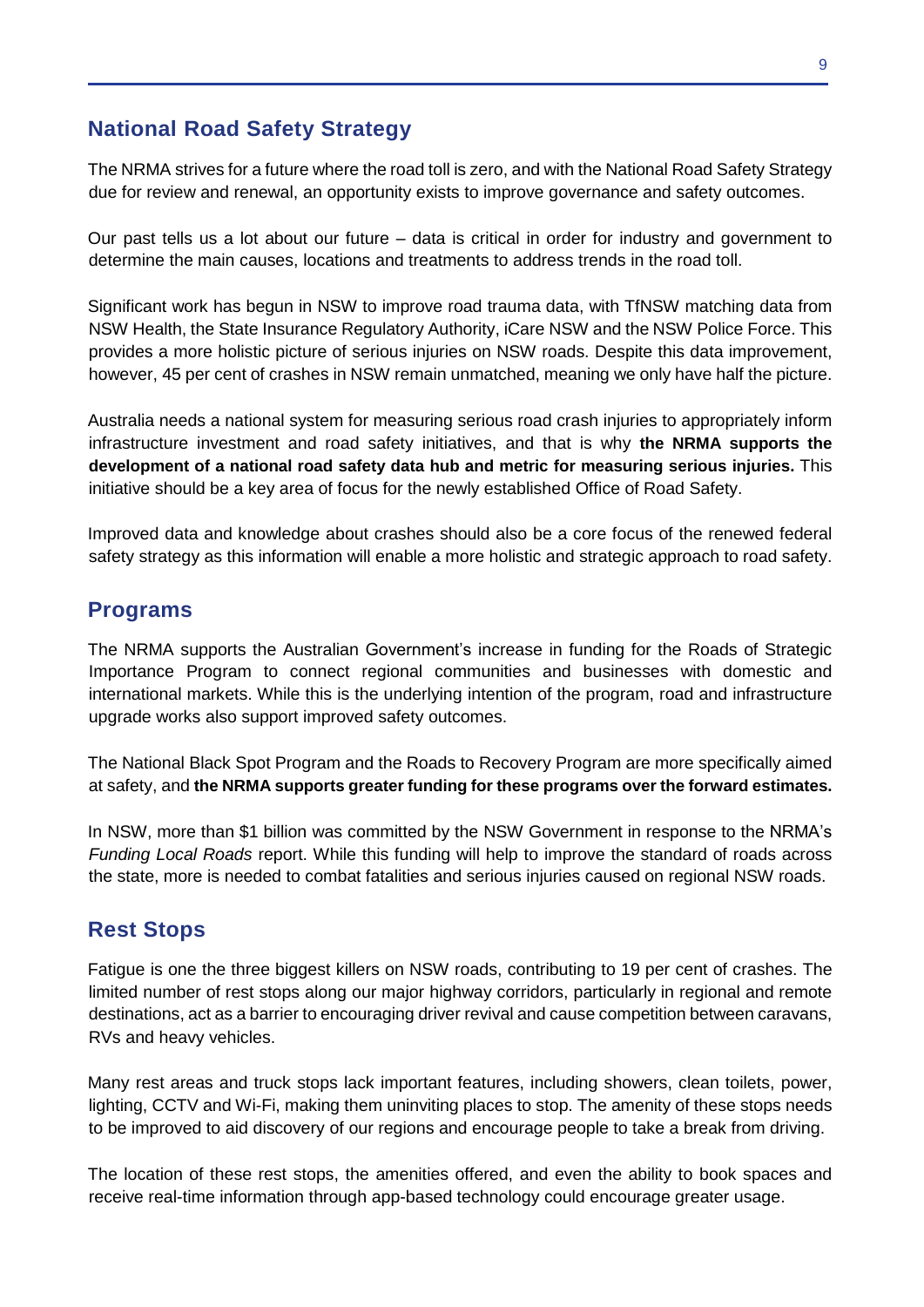# **Transport Technology**

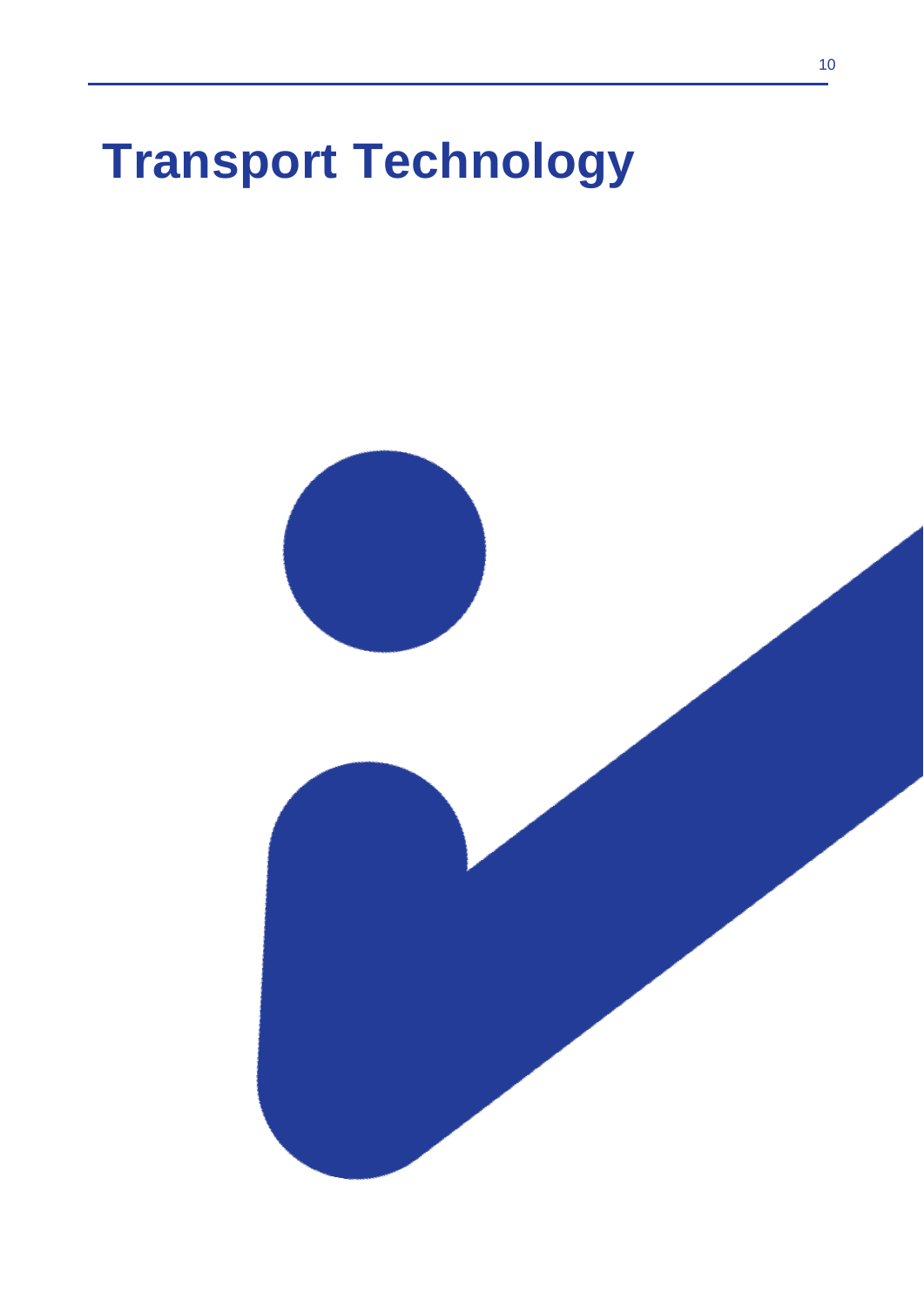# <span id="page-10-0"></span>**Electric Vehicles**

By 2040, electric vehicles are projected to account for 70 per cent of new vehicle sales and 30 per cent of the vehicle fleet in Australia.

Moving from internal combustion engines to electric vehicle technology will result in nationally significant fuel and maintenance cost savings, and environmental benefits.

However, lack of access to charging stations has been identified as a key barrier to the adoption of electric vehicles. The NRMA is doing its part to support electric mobility and has committed a minimum of \$10 million to build one of Australia's largest networks.

Other key barriers to the adoption of electric vehicles include the currently high vehicle prices, model availability, and the distance over which they can travel on a single charge.

Establishing fast charging stations on the national highway network will help to overcome consumer anxiety about range. It is expected that the distance vehicles can travel on a single charge will continue to improve with technological advancements, and that vehicle prices will reduce as production scale increases and the cost of batteries reduces.

National policies and regulation to complement the rollout of fast charging infrastructure would reduce the risk of competing standards and redundant investments, and maximise interoperability.

In addition to the greater provision of fast charging infrastructure, the NRMA supports policies that reduce the cost of electric mobility.

The Luxury Car Tax was designed to help protect domestic vehicle manufacturing and should now be removed for electric vehicles. **The NRMA also supports government funding to incentivise private fleet purchases as these act as an important feed-in to the second-hand market.**

## <span id="page-10-1"></span>**CAV Readiness**

Electric vehicles will underpin Connected and Automated Vehicle (CAV) technology. In addition to infrastructure investment, a workforce with the appropriate skills to meet our mobility needs of the future will be critical. The development of STEM programs in collaboration with TAFE colleges and universities should be a priority given future electric vehicle uptake projections.

As well as charging infrastructure and skills readiness, 5G connectivity, improved signage and clearer road markings will be necessary for the proper use of CAVs, particularly in remote areas.

In collaboration with industry and academia, **the NRMA supports a trial of 5G along a major highway (e.g. the Hume Highway) to enable car manufacturers, self-driving technology companies, start-ups and other private and public organisations to test vehicle-to-vehicle (V2V) and vehicle-to-communications (V2X) in a real-world setting.**

This type of trial would provide important learnings and help to prepare Australia for the future of mobility, which will increasingly be electric, connected and automated.